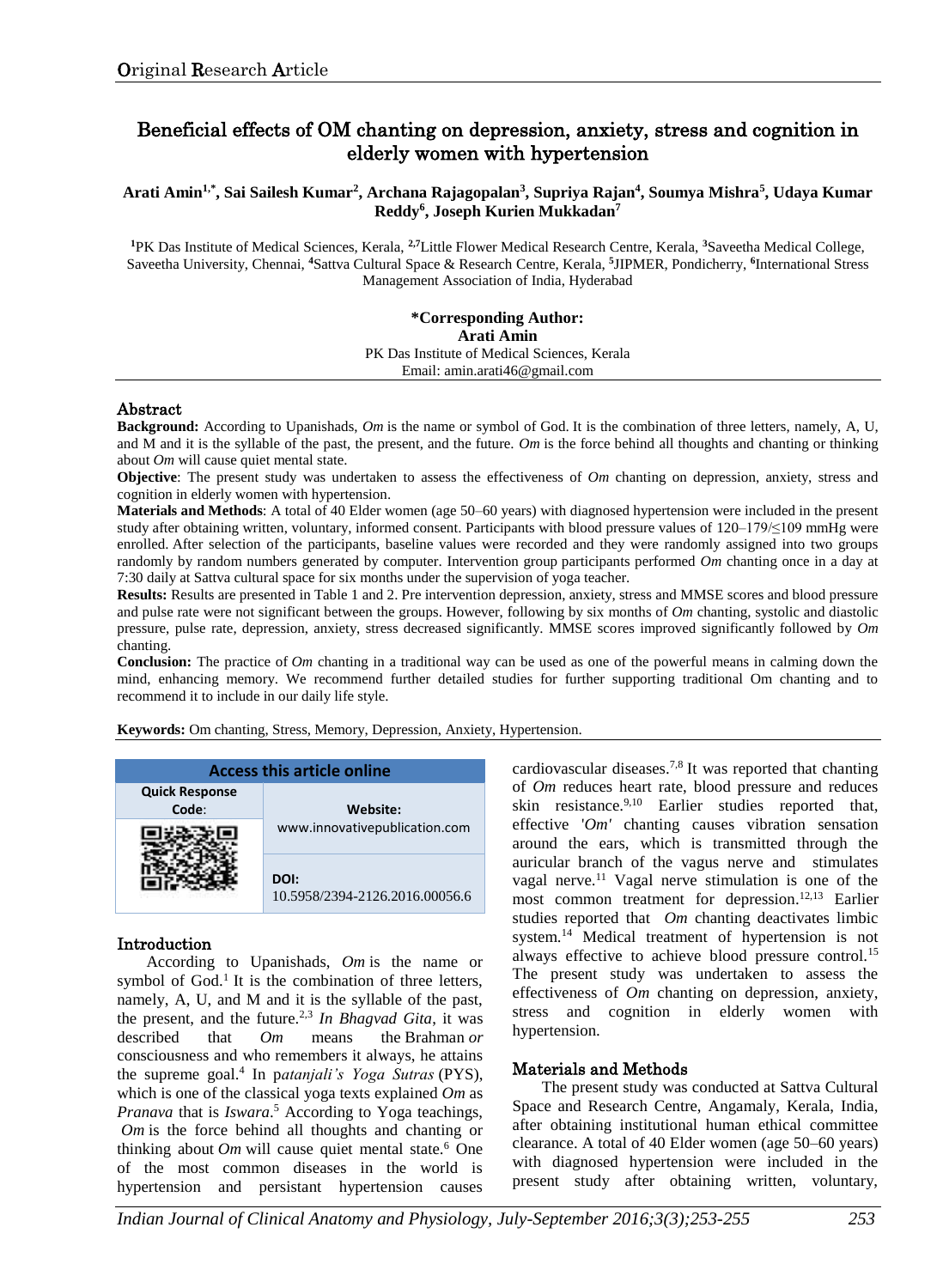informed consent. Participants with blood pressure values of 120–179/≤109 mmHg were enrolled. Women with extreme blood pressure (BP) values, those who already practicing yoga, those with dementia or other neurodegenerative disorder, stroke, major depressive disorder, psychosis, anxiety disorder, severe hearing and visual impairment and unwilling participants were excluded from the study. The participants were requested not to change their medication and life style during the study. After selection of the participants, baseline values were recorded and they were randomly assigned into two groups randomly by random numbers generated by computer. Then the intervention group performed *Om* chanting for six months and post intervention values were recorded and compared.

Group A: (n=20) Control group (Only medications and Om chanting was not performed)

Group B: (n=20) Intervention group (Om chanting performed for six months along with medications)

*Om* **chanting:** Subjects were asked to sit in sukhasana and to inhalation deeply and then while exhaling should produce sound (chant) *Om* with the ability to continue until further exhalation is not possible.<sup>15</sup> Intervention group participants performed *Om* chanting once in a day at 7:30 daily at Sattva cultural space for six months under the supervision of yoga teacher.

sphygmomanometers (BPDG024) and pulse rate was recorded by using pulse oximeter (EDAN H100B).<sup>16,17</sup>

**Depression Anxiety Stress Scale (DASS):** DASS is a 42 item questionnaire designed to assess depression, anxiety and stress levels.<sup>18</sup>

**Assessment of cognition:** The Mini Mental State Examination (MMSE) was used. It is an 11-question measure that tests five areas of cognitive function: orientation, registration, attention and calculation, recall, and language. The maximum score is 30. A score of 23 or lower is indicative of cognitive impairment. The MMSE takes only 5-10 minutes to administer and is therefore practical to use repeatedly and routinely.19,20,21

# Statistical analysis

The results were expressed in terms of Mean±SD. Data was analyzed by SPSS 20.0. Paired t- test was used to compare the values of the groups. P value<0.05 was considered as significant.

# Results

Results are presented in Table 1 and 2. Pre intervention depression, anxiety, stress and MMSE scores and blood pressure and pulse rate were not significant between the groups. However, following by six months of *Om* chanting, systolic and diastolic pressure, pulse rate, depression, anxiety, stress decreased significantly. MMSE scores improved significantly followed by *Om* chanting.

## Outcome measures

**Assessment of cardio-respiratory parameters:** Blood pressure was recorded by using Diamond digital

**Table 1: Comparing the demographic data and pre intervention values of blood pressure, pulse rate, MMSE scores of the participants. (Data was expressed as Mean±SD) \*p value<0.05 is significant, \*\*P value<0.01 is significant, \*\*\*P value<0.001 is significant)**

| меницани,<br>$\bf{l}$ values $\bf{0.001}$ is significally |                        |                             |          |
|-----------------------------------------------------------|------------------------|-----------------------------|----------|
| <b>Parameter</b>                                          | Control group $(n=20)$ | Intervention group $(n=20)$ | P value  |
| Age (years)                                               | $53.44 \pm 2.60$       | $54.11 \pm 3.72$            | 0.643027 |
| Height(cm)                                                | $153.66 \pm 6.53$      | $154.11 \pm 43.36$          | 0.777340 |
| Weight (kilograms)                                        | $70.22 \pm 5.97$       | $72.55 \pm 5.61$            | 0.386837 |
| <b>Systolic Blood Pressure</b>                            | $150+7.4$              | $153.77 + 6.79$             | 0.319856 |
| (mmHg)                                                    |                        |                             |          |
| Diastolic Blood Pressure                                  | $91.77 + 4.32$         | $93.33 \pm 6.78$            | 0.555468 |
| (mmHg)                                                    |                        |                             |          |
| Pulse rate (beats/per                                     | $88.88 \pm 6.77$       | $89.44 \pm 9.18$            | 0.779185 |
| minute)                                                   |                        |                             |          |
| Depression score                                          | $23.6 \pm 3.53$        | $25.5 \pm 3.1$              | 0.155097 |
| Anxiety score                                             | $16.4 \pm 2.91$        | $17.3 \pm 3.0$              | 0.361551 |
| <b>Stress Score</b>                                       | $21.7 + 4.54$          | $21.0 \pm 3.23$             | 0.515174 |
| <b>MMSE</b> score                                         | $22.88 \pm 2.31$       | $23.22 \pm 1.98$            | 0.693800 |

## Discussion

Yoga *mantras* and prayers have been found beneficial for many physiological and psychological functions of the body.<sup>22</sup> Om chanting is an important exhalation exercise,<sup>15</sup> and significantly improves pulmonary functions in healthy subjects.<sup>23</sup> Significant decrease in the heart rate was reported followed by *Om* meditation.<sup>9</sup> Our study supports earlier studies as we have also observed significant decrease in the blood pressure and pulse rate followed by *Om* meditation. This decrease may be due to effect of *Om* meditation on autonomic functions,<sup>24</sup> which causes psycho physiological relaxation. We have observed significant decrease in depression, anxiety and stress scores.